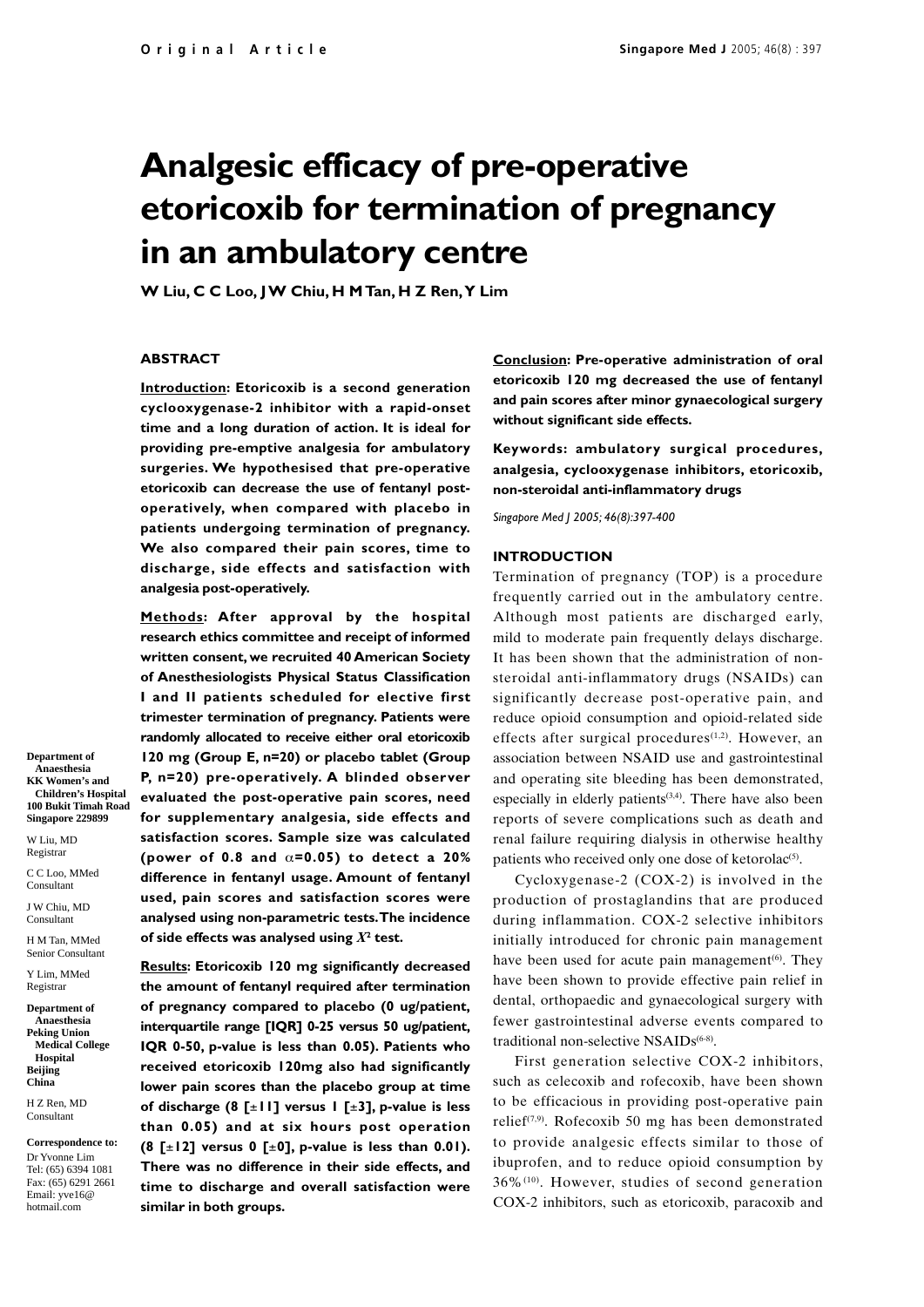valdecoxib, for use in managing post-operative pain have been limited.

Etoricoxib (Arcoxia, Merck & Co Inc, New Jersey, USA) is a second generation COX-2 inhibitor with 100-fold increase in selectivity for COX-2 over COX-1. Its analgesic efficacy is comparable to traditional NSAIDs, and this has been demonstrated in the management of chronic pain and in the acute management of patients with dysmenorrhoea or undergoing dental procedures $(11-13)$ . Compared with first generation COX-2 inhibitors, such as rofecoxib and celecoxib, etoricoxib is more selective in-vitro than any COX-2 selective NSAIDs currently available<sup> $(11)$ </sup>. Its rapid onset time (20 minutes) and long duration of action (half-life of approximately 25 hours) allows convenient once-daily dosing(14).

The aim of our study was to evaluate the analgesic efficacy of pre-operative administration of etoricoxib 120 mg when compared with placebo control in patients undergoing day-case TOP. We hypothesised that pre-operative use of etoricoxib can decrease the use of fentanyl post-operatively. We also compared their post-operative pain scores, side effects, time to discharge and satisfaction with analgesia.

# **METHODS**

With the approval of the hospital research ethics committee and informed written consent, we recruited 40 American Society of Anesthesiologists Physical Status Classification (ASA) I and II patients who were scheduled to undergo elective first trimester TOP in our ambulatory surgical centre. This procedure is relatively non-invasive and is usually carried out with either minimal fentanyl and/or non-steroidal anti-inflammatory drugs peri-operatively at our centre. Our exclusion criteria included patients with history of asthma, gastritis, coagulation disorder, renal impairment and allergy to NSAIDs or COX-2 inhibitors. Patients with history of long-term analgesic use or any agents that may influence the analgesic response were also excluded.

Using sealed opaque envelopes, the patients were randomly allocated into two groups. The control group, Group P (n=20), received oral placebo tablets and Group E (n=20) received oral etoricoxib 120 mg with 20 ml plain water 30-60 minutes before operation. The primary anaesthetist who provided the anaesthesia and evaluated the post-operative pain scores was blinded to their group assignment. Every patient received a general anaesthetic with intravenous (IV) propofol 2.0-2.5 mg/kg given at induction. Anaesthesia was maintained with oxygen nitrous mixture (40:60) and Desflurane (end tidal) 1% at fresh gas flow of 3L/min.

|                           | Placebo<br>$(n=20)$ | Etoricoxib<br>$(n=20)$ |
|---------------------------|---------------------|------------------------|
| Age (year)                | $27+7$              | $24 \pm 5$             |
| Weight (kg)               | $53+7$              | $54 + 9$               |
| Duration of surgery (min) | $7 + 3$             | 6±5                    |

**Table I. Patients demographics and surgical duration.**

All values are mean  $\pm$  standard deviation

Post-operative pain was assessed using a 100 mm verbal analogue score (VAS) (0=no pain and 100=the worst imaginable pain). The primary anaesthetist assessed the pain scores at emergence, 15 minutes, 30 minutes, and 60 minutes post-operatively, and at time of discharge (TimeD). Any patient who had a VAS>50mm or requested supplementary analgesia received boluses of IV fentanyl 25 µg every 15 minutes until she was comfortable or had a VAS<50mm. We also recorded their side effects (nausea, vomiting, gastric pain, heart burn, or dizziness), time to first drink (TimeF), time to step down (TimeS), and step-down time to discharge (TimeD).

Patients were discharged from day surgery when they met the discharge criteria. They were instructed to take rescue analgesia acetaminophen 1 g six hourly if needed at home. Follow-up assessment via the telephone was done to evaluate their pain scores at six hours and 24 hours post-operatively. The patient's requirement for rescue analgesia at home was also recorded. Patient's satisfaction with the pain management was assessed using a 100-point analogue scale ( $0 = \text{very bad experience and } 100 = \text{excellent}$ experience).

Sample size was calculated for a power of 0.8 and  $\alpha$ =0.05 to detect a 20% difference in opioid usage between the two groups. We compared the amount of fentanyl used, pain scores and satisfaction scores using the Mann-Whitney test. Duration of procedure, time to first feed, time to step-down and time to discharge were analysed using non-parametric tests. The presence of side effects and the need for rescue analgesia (paracetamol) after discharge was analysed using the  $X^2$  test.

#### **RESULTS**

The demographical characteristics of the two groups were similar, and there were no significant differences with respect to age, weight or duration of surgery (Table I). All patients were followed-up for 24 hours post-operatively and data of all 40 patients was analysed. The amount of IV fentanyl used during their recovery in the post-anaesthetic care unit (PACU) was significantly higher in Group P than in Group E (0 ug/patient, interquartile range [IQR]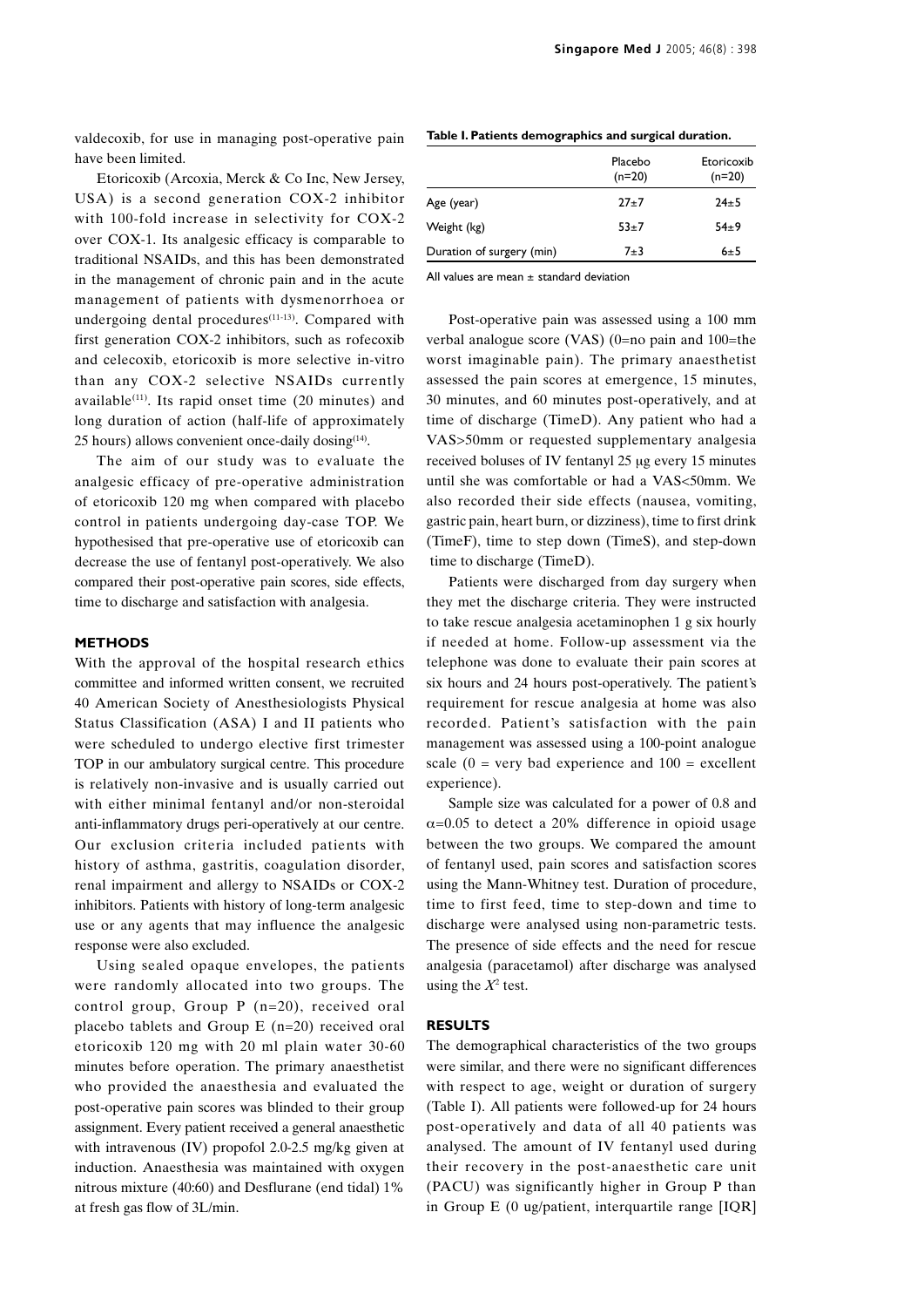| Table II. Recovery profile and rescue analgesia needed in each group. |
|-----------------------------------------------------------------------|
|-----------------------------------------------------------------------|

|                                              | Placebo<br>$(n=20)$ | Etoricoxib<br>$(n=20)$ | p-value   |
|----------------------------------------------|---------------------|------------------------|-----------|
| Time to 1st feed (min)                       | $66+18$             | $64+15$                | <b>NS</b> |
| Time to step-down(min)                       | $80 + 20$           | $83 \pm 17$            | <b>NS</b> |
| Time to discharge (min)                      | $78 + 19$           | $84+18$                | <b>NS</b> |
| Rescue fentanyl needed in PACU               | 12/20(60)           | 7/20(35)               | <b>NS</b> |
| Rescue paracetamol needed<br>after discharge | 3/20(17)            | 1/20(0)                | <b>NS</b> |
| Amount of fentanyl used (ug/patient)         | 50 (0-50)           | $0(0-25)$              | < 0.05    |
| Overall satisfaction score                   | 95 (90-100)         | 100 (90-100)           | <b>NS</b> |

All values are mean + standard deviation, proportion of patients (%) or median (interquartile range); NS: not significant.

#### **Table III. Post-operative pain scores.**

|                                                         | Placebo<br>$(n=20)$ | Etoricoxib<br>$(n=20)$ | p-value   |
|---------------------------------------------------------|---------------------|------------------------|-----------|
| $VAS \geq 70$ mm at emergence                           | 4/20(20)            | 2/20(10)               | <b>NS</b> |
| Pain score at 15 min (0-100 VAS)                        | $37 + 29$           | $26 + 27$              | <b>NS</b> |
| Pain score at 30 min (0-100 VAS)                        | $78 + 73$           | $25+18$                | <b>NS</b> |
| Pain score at 60 min (0-100 VAS)                        | $15+22$             | 9 ± 17                 | <b>NS</b> |
| Pain score at time of discharge<br>$(0-100\text{ VAS})$ | $8 + 11$            | $1\pm3$                | < 0.05    |
| Pain score at 6 hours (0-100 VAS)                       | $8 + 12$            | $0 + 0$                | 50.01     |
| Pain score at 24 hours (0-100 VAS)                      | $0\pm 0$            | $0\pm 0$               | <b>NS</b> |

All values are proportion of patients (%) or mean + standard deviation; NS: not significant.

> 0-25 versus 50 ug/patient, IQR 0-50, p<0.05). More patients in the placebo group complained of pain post-operatively and requested supplementary analgesia but this did not reach statistical significance (12/20 or 60% versus 7/20 or 35% p>0.05) due to the small number of patients studied. None of the patients in the etoricoxib group and three patients in the placebo group required supplementary paracetamol after discharge; however, this did not reach statistical significance as our study was not powered to detect a difference (Table II).

> The placebo group received more fentanyl in the PACU but their VAS scores were consistently higher post-operatively. The difference was statistically significantly at time of discharge  $(8 \pm 11)$ versus 1  $[\pm 3]$ , p<0.05) and at six hours post-operation  $(8 \pm 12)$  versus  $0 \pm 0$ , p<0.01) (Table III). All patients could perform normal routine activities. There was no increase in complications or side effects (e.g. nausea, vomiting, gastric pain, heart burn or dizziness) in either group although our study was not powered to detect this. There were no differences in their time to first feed, time to step down and time to

discharge. Both groups were satisfied with their pain management (Table II).

# **DISCUSSION**

TOP is usually associated with minimal post-operative pain. However, some patients may experience cramps and pain after the procedure, resulting in a delay in discharge. In ambulatory centres, the use of opioid is limited due to the need for early discharge, lack of monitoring at home as well as side effects associated with excessive opioid therapy (e.g. nausea, vomiting, urinary retention and sedation).

We showed that a single dose of oral etoricoxib 120 mg given pre-operatively significantly decreased the amount of fentanyl needed post-operatively, and improved the pain scores at time of discharge and six hours post-operation. In another study involving treatment of primary dysmenorrhoea, etoricoxib 120 mg demonstrated rapid and sustained analgesia which was superior to a placebo and similar to that of naproxen 550 mg<sup>(13)</sup>. Etoricoxib has a rapid onset time and this is especially useful when used for pre-emptive analgesia in the ambulatory surgery setting. The patients were given a single dose of etoricoxib when they arrived for surgery, and the rapid onset prevented delays in surgery and ensured that the drug is effective after the relatively short procedure. We were unable to show a significant decrease in the number of patients in Group E requesting analgesia as our study was not powered to do so. However, only 35% in Group E requested analgesia post-operatively, compared with 60% in Group P. This represented an absolute risk reduction of 25%.

A recent review of 18 randomised controlled studies on the use of NSAIDs showed only six studies  $(33\%)$  demonstrated a pre-emptive analgesic effect<sup>(14)</sup>. Studies which failed to demonstrate pre-emptive analgesia attributed it to insufficient peri-operative nociceptive afferent blockade or the development of central sensitisation once the pharmacological action of the pre-emptive analgesia has worn of  $f^{(15)}$ . They recommended administering long-acting analgesics whose duration of action extends well into post-operative period. Etoricoxib with its long half-life and once-a-day dosing is ideal. This was seen in our study where only one patient in Group E required further analgesia (oral paracetamol) at home and this was taken only 14 hours after the surgical procedure.

In our study, time to discharge between the two groups was not significantly different, despite better VAS scores in the etoricoxib group. However, the discharge time was influenced by many factors,